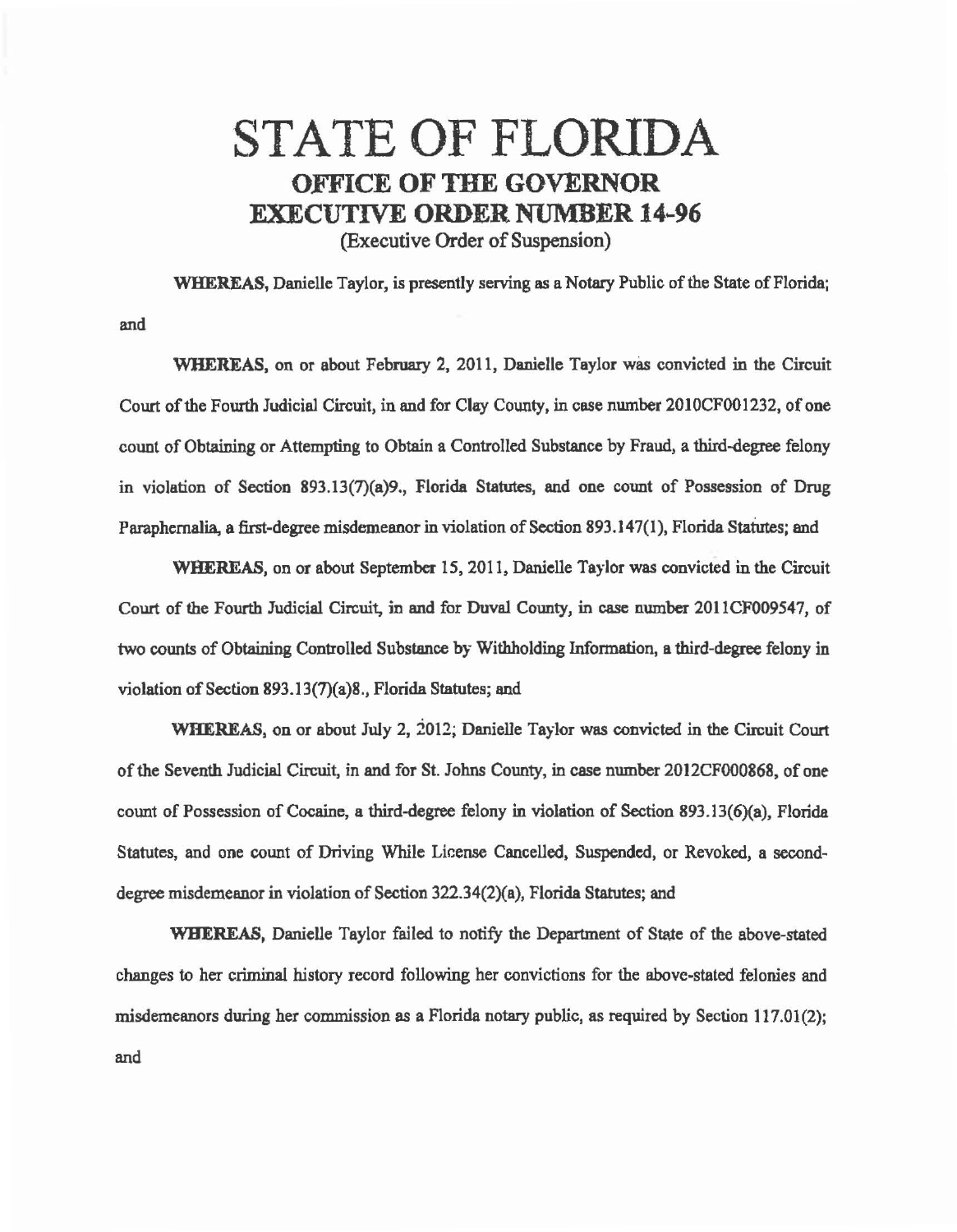WHEREAS, on January 10, 2014, and February 6, 2014, this Office notified Danielle Taylor by certified mail, and required that she respond to the investigation by this Office regarding her felony convictions while commissioned as a Florida notary public; and

WHEREAS, during the investigation by this Office, it was discovered that Danielle Taylor had moved from the address under which she was commissioned and had failed to notify the Department of State of the change in her contact information within 60 days, as required by Section 117.01(2), Florida Statutes; and

WHEREAS, to date, this Office has not received the required response from Danielle Taylor; and

WHEREAS, the Governor is authorized by Article IV, Section 7 of the Florida Constitution to suspend from office by executive order an appointed public official for the commission of a felony; and

WHEREAS, it is in the best interests of the citizens of the State of Florida that Danielle Taylor be immediately suspended from the public office, which she now holds, upon the grounds set forth in this Executive Order;

NOW, THEREFORE, I, RICK SCOTT, Governor of Florida, pursuant to Article IV, Section 7 of the Florida Constitution and Section 117.01(4), Florida Statutes, find and state as follows:

- A. Danielle Taylor is a duly appointed Notary Public of the State of Florida, pursuant to Section 117.01, Florida Statutes.
- B. Danielle Taylor is commissioned as a Florida notary public from July 12, 2010, through July 11, 2014.
- C. Danielle Taylor was convicted of felonies in Clay, Duval, and St. Johns Counties in 2011 and 2012, while commissioned as a Florida notary public.